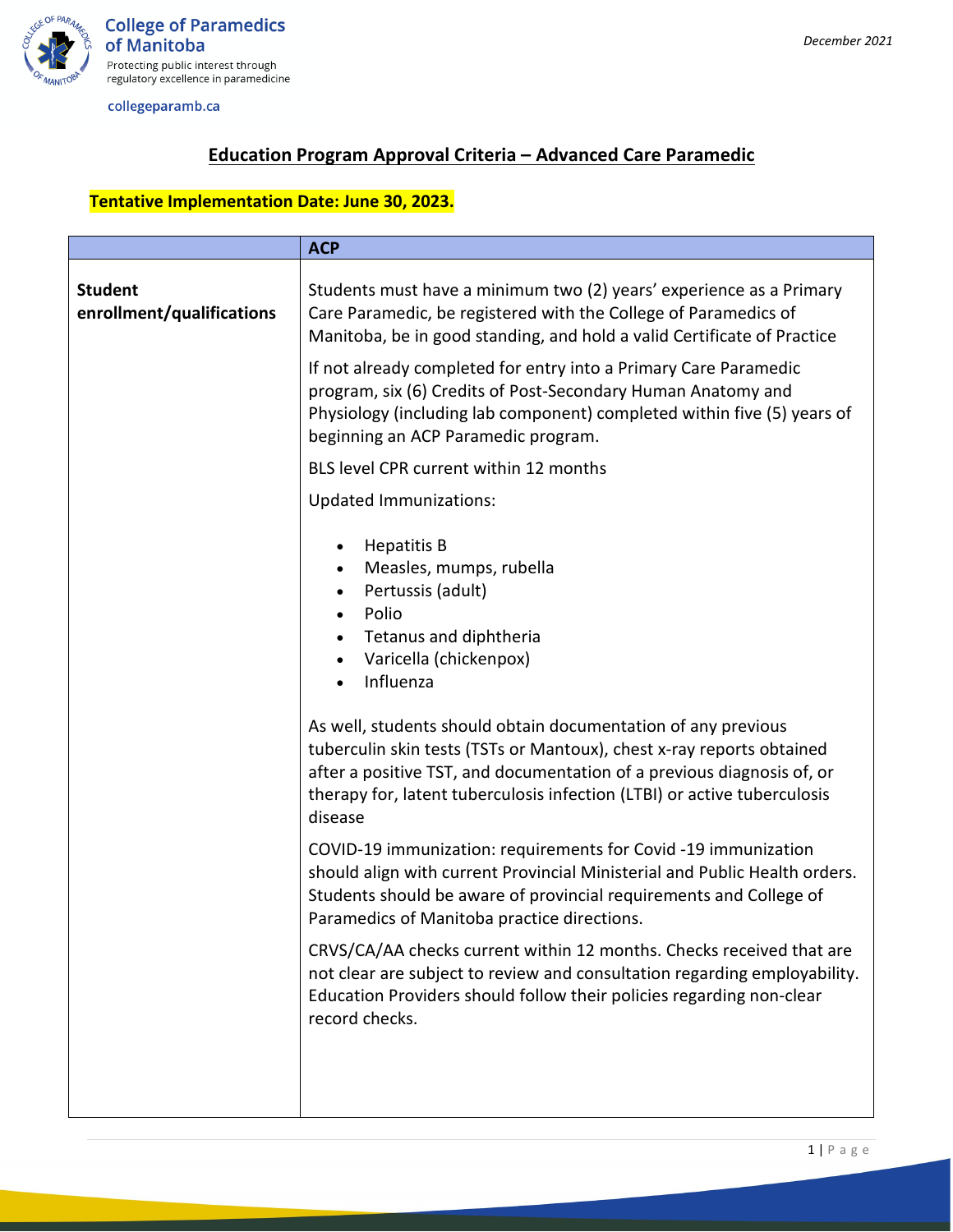

collegeparamb.ca

| <b>Instructors / Faculty</b> | Paramedic Instructors must be a minimum ACP with a minimum 5 years<br>of clinical experience.                                                                                                                                                                                                                                                                                                                                                                                                           |
|------------------------------|---------------------------------------------------------------------------------------------------------------------------------------------------------------------------------------------------------------------------------------------------------------------------------------------------------------------------------------------------------------------------------------------------------------------------------------------------------------------------------------------------------|
|                              | Paramedicine Instructors must be registered with the College of<br>Paramedics of Manitoba, are in good standing, and hold a valid<br><b>Certificate of Practice</b>                                                                                                                                                                                                                                                                                                                                     |
|                              | Non-Paramedic instructors must be from a registered Health<br>Professionals with relevant education credentials (Physician, RN, RT,<br>etc.)                                                                                                                                                                                                                                                                                                                                                            |
|                              | All Faculty must receive a formal introduction and orientation to the<br>Program and have a clear understanding of the content delivery<br>expectations.                                                                                                                                                                                                                                                                                                                                                |
|                              | Paramedic Faculty must have completed a formal training in Adult<br>Education within 5 years (ex. Certificate in Adult Education, Teaching for<br>Learning in Adult Education, Emergency Services Instructor Level 2)                                                                                                                                                                                                                                                                                   |
| <b>Program Content</b>       | The primary purpose of the Program is to prepare students for work in<br>the province of Manitoba.                                                                                                                                                                                                                                                                                                                                                                                                      |
|                              | The Program must be accredited through Accreditation Canada (Equal).                                                                                                                                                                                                                                                                                                                                                                                                                                    |
|                              | Program content will reflect Shared Health Manitoba Care Maps,<br>Medications and Procedures (https://sharedhealthmb.ca/health-<br>providers/ers/)                                                                                                                                                                                                                                                                                                                                                      |
|                              | Program content will include any NOCP variants as identified by the<br>College of Paramedics of Manitoba.                                                                                                                                                                                                                                                                                                                                                                                               |
|                              | Resource materials reflect MB specific areas related to legislation.<br>(Including but not limited to Regulated Health Professions Act, College of<br>Paramedics of Manitoba General Regulations, Highway Traffic Act,<br>Narcotic Act, etc.)                                                                                                                                                                                                                                                           |
|                              | All competency requirements will be met throughout the program.                                                                                                                                                                                                                                                                                                                                                                                                                                         |
|                              | Clinical and Practicum sites must be located in Manitoba. (Other<br>Canadian placement may be considered with prior approval of the<br>College of Paramedics of Manitoba)                                                                                                                                                                                                                                                                                                                               |
|                              | Those serving as preceptors in Clinical and/or Practicum sites must have<br>completed specific training provided by Education providers and<br>approved by the College of Paramedics of Manitoba. In addition to the<br>recording process, Preceptor training should include, but is not limited to<br>an understanding of the NOCP Competencies, the definition of<br>supervision (see NOCP definition of supervision), proficiency<br>expectations (see NOCP definition of proficiency), policies and |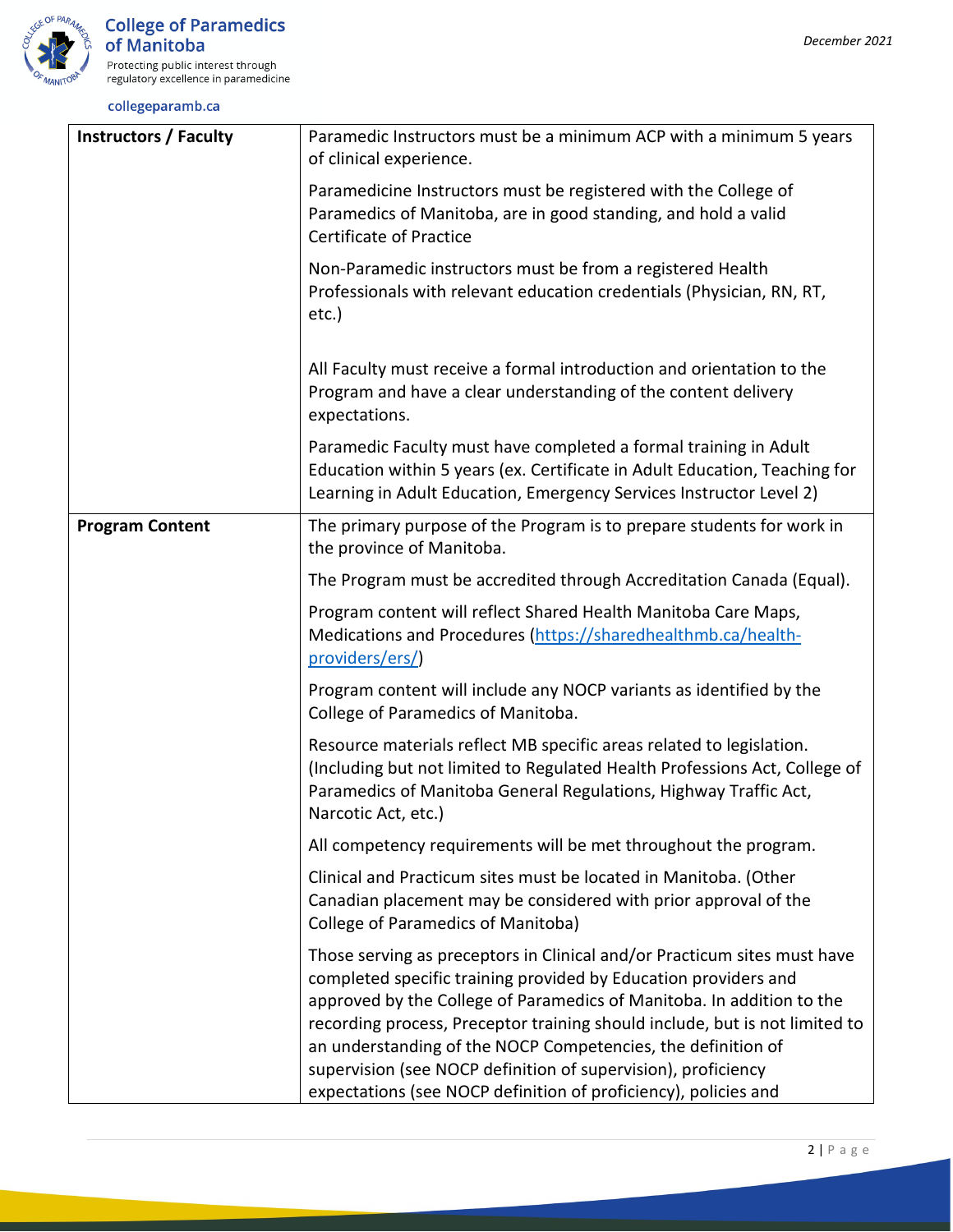

 $\mathbf{r}$ 

#### collegeparamb.ca

|                                                       | expectations should there be a critical incident and/or student<br>suitability/fitness concerns, expectations of feedback format and<br>documentation for students.                |
|-------------------------------------------------------|------------------------------------------------------------------------------------------------------------------------------------------------------------------------------------|
|                                                       | Credit through a formal Prior Learning Assessments may be considered<br>when required knowledge can be demonstrated.                                                               |
| <b>Quality Assurance</b>                              | The program will have a stakeholder program advisory committee.                                                                                                                    |
| <b>Requirements</b>                                   | The program will have an annual QA/QI process for program, faculty and<br>preceptor evaluation. Information will be used for program, faculty and<br>preceptor improvement         |
|                                                       | The ratio of faculty to students shall be 1:6 maximum is to ensure<br>adequate supervision and monitoring for psychomotor performance                                              |
| Simulated, Clinical,<br><b>Practicum Competencies</b> | The student must demonstrate <i>proficiency</i> in a designated Performance<br>Environment.                                                                                        |
|                                                       | Proficiency involves the demonstration of skills, knowledge and abilities<br>in accordance with the following principles:                                                          |
|                                                       | Consistency (the ability to repeat practice techniques and<br>$\bullet$<br>outcomes; this requires performance more than once in the<br>appropriate Performance Environment)       |
|                                                       | Independence (the ability to practice without assistance from<br>others)                                                                                                           |
|                                                       | Timeliness (the ability to practice in a time frame that enhances<br>patient safety)                                                                                               |
|                                                       | Accuracy (the ability to practice utilizing correct techniques and<br>to achieve the intended outcomes)                                                                            |
|                                                       | Appropriateness (the ability to practice in accordance with clinical<br>standards and protocols outlined within the practice jurisdiction)<br>(see NOCP 2011 page 12)              |
|                                                       | Students must demonstrate proficiency in all NOCP Simulated (S)<br>competencies prior to progressing to the related clinical and practicum<br>experience components                |
|                                                       | Students should have multiple opportunities to demonstrate proficiency<br>and are required to demonstrate competencies more than once and in a<br>variety of scenarios/situations. |
| <b>Didactic and Simulated</b><br>Content              | No minimum contact hours are specified at this time. Emphasis should<br>be placed on ensuring reasonable opportunities to attempt<br>competencies and demonstrate proficiency.     |
|                                                       |                                                                                                                                                                                    |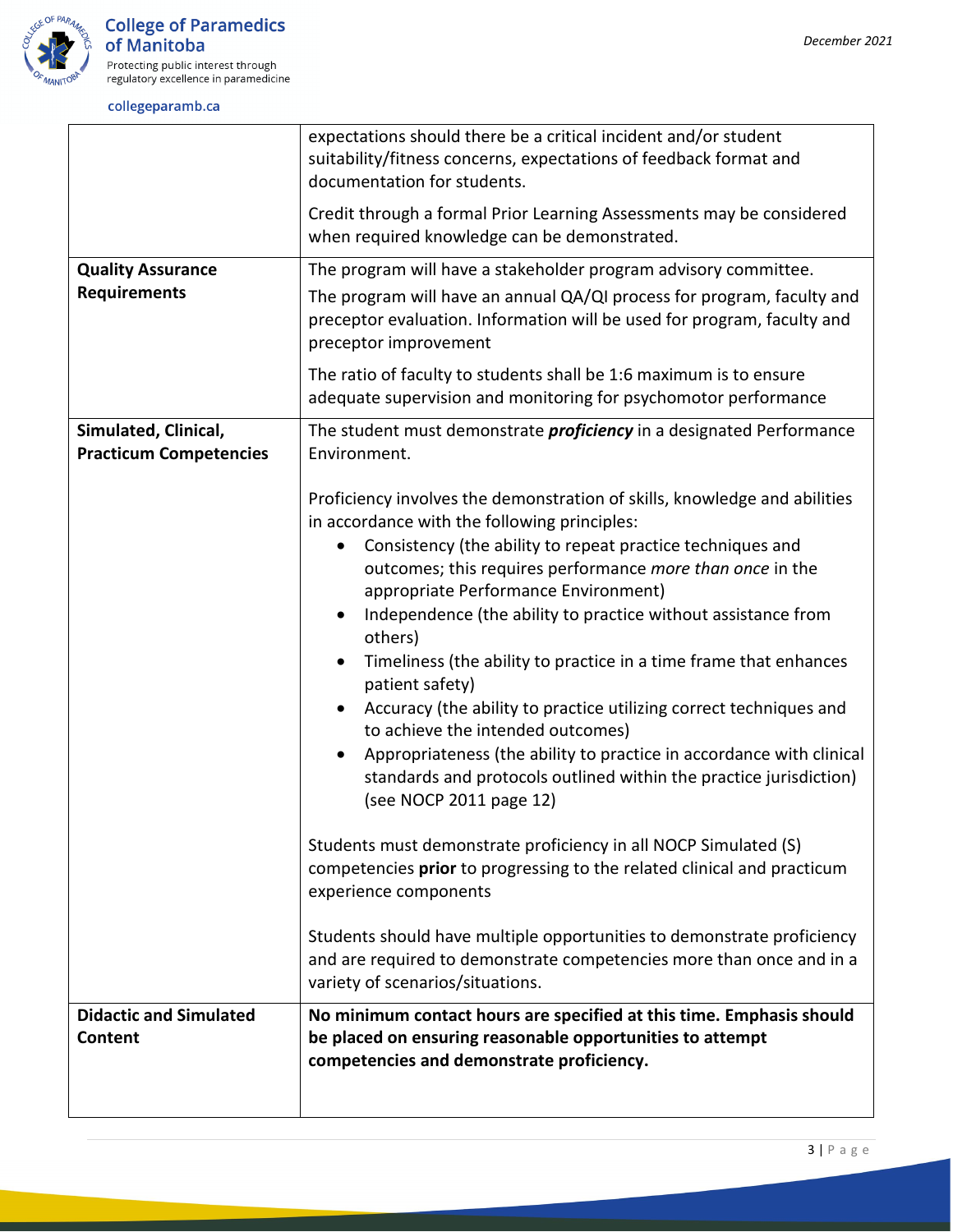



Protecting public interest through<br>regulatory excellence in paramedicine

#### collegeparamb.ca

|                   | A contact hour is defined as:<br>Organized, supervised educational activities including:<br>in-class content delivery scheduled instruction/demonstration<br>distance content/activity delivery (live interaction with students)<br>$\bullet$<br>proctored examinations<br>tutoring/consultation/practice<br>$\bullet$                  |
|-------------------|-----------------------------------------------------------------------------------------------------------------------------------------------------------------------------------------------------------------------------------------------------------------------------------------------------------------------------------------|
|                   | A contact hour does not include:<br>coffee or lunch breaks<br>pre-reading/assigned preparation<br>research assignments<br>$\bullet$<br>homework                                                                                                                                                                                         |
| <b>Clinical</b>   | No minimum hours are specified at this time. Emphasis should be<br>placed on ensuring reasonable opportunities to attempt competencies<br>and demonstrate proficiency.                                                                                                                                                                  |
| Practicum         | No minimum hours are specified at this time. Emphasis should be<br>placed on ensuring reasonable opportunities to attempt competencies<br>and demonstrate proficiency.                                                                                                                                                                  |
|                   | Practicum should include both urban and rural placements where/when<br>possible. "Urban" is defined as cities with 10,000 people or greater.<br>(Current cities in Manitoba include Winnipeg, Brandon, Steinbach,<br>Thompson, Portage la Prairie, Winkler, Selkirk) "Rural" is defined as<br>communities with less than 10,000 people. |
|                   | Preceptors must be registered with the College of Paramedics of<br>Manitoba, be in good standing, and hold a valid Certificate of Practice.                                                                                                                                                                                             |
|                   | Preceptors must be classified as an Advanced Care Paramedic or higher<br>and have a minimum of five (5) years of practical experience in a<br>practicum setting.                                                                                                                                                                        |
| <b>Evaluation</b> | Before the conclusion of the Education Program, the student will<br>successfully complete a summative or cumulative (including both<br>didactic and psychomotor content learned) evaluation.                                                                                                                                            |